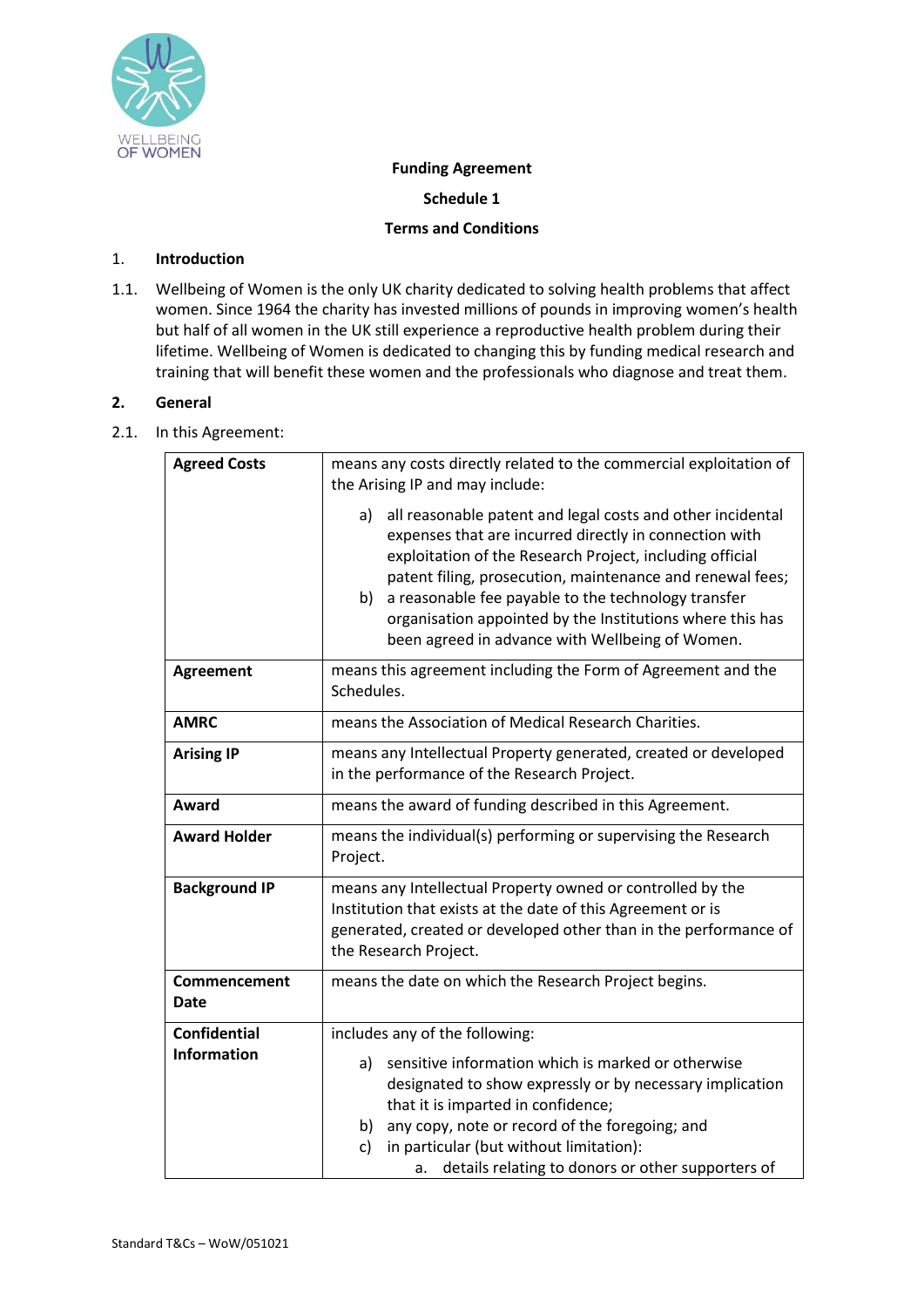|                                       | Wellbeing of Women;<br>any Intellectual Property that has not previously<br>b.<br>been made public.                                                                                                                                                                                                                                                                                                                                                                                                          |
|---------------------------------------|--------------------------------------------------------------------------------------------------------------------------------------------------------------------------------------------------------------------------------------------------------------------------------------------------------------------------------------------------------------------------------------------------------------------------------------------------------------------------------------------------------------|
|                                       |                                                                                                                                                                                                                                                                                                                                                                                                                                                                                                              |
| <b>Data Protection</b><br>Legislation | means any applicable law relating to the processing, privacy<br>and/or use of Personal Data, as applicable to either party or the<br>Research Project, including:                                                                                                                                                                                                                                                                                                                                            |
|                                       | (a)<br>the General Data Protection Regulation (Reg (EU)<br>2016/679);                                                                                                                                                                                                                                                                                                                                                                                                                                        |
|                                       | (b)<br>the Data Protection Act 2018;                                                                                                                                                                                                                                                                                                                                                                                                                                                                         |
|                                       | (c)<br>any laws which implement any such laws;                                                                                                                                                                                                                                                                                                                                                                                                                                                               |
|                                       | (d)<br>any laws that replace, extend, re-enact, consolidate or<br>amend any of the foregoing; and                                                                                                                                                                                                                                                                                                                                                                                                            |
|                                       | (e)<br>all binding guidance, guidelines, codes of practice and codes<br>of conduct issued by any relevant supervisory authority<br>relating to such Data Protection Legislation.                                                                                                                                                                                                                                                                                                                             |
| <b>Funding</b>                        | means the amount of funding support detailed at Schedule 3                                                                                                                                                                                                                                                                                                                                                                                                                                                   |
| <b>Grant Application</b>              | means the application for research funding submitted by the<br>Institution as approved by Wellbeing of Women and appended to<br>Schedule 2.                                                                                                                                                                                                                                                                                                                                                                  |
| <b>Intellectual</b><br>Property       | means any and all patents, patent rights and patent applications,<br>licenses, inventions, copyright (including rights in software<br>whether in human or machine readable form), database rights and<br>any rights in data, know-how, trade secrets, formulae, algorithms,<br>processes, designs (whether registered or not), schematics,<br>diagrams, trade marks (whether registered or not) and any other<br>similar rights of whatever nature that exist or come into existence<br>in any jurisdiction. |
| <b>Personal Data</b>                  | has the meaning given to it in the Data Protection Legislation.                                                                                                                                                                                                                                                                                                                                                                                                                                              |
| Research Data                         | means any data generated, collected or collated in the<br>performance of the Research Project.                                                                                                                                                                                                                                                                                                                                                                                                               |
| <b>Research Project</b>               | means the activity supported by the Award and the Funding and<br>outlined in Schedule 2.                                                                                                                                                                                                                                                                                                                                                                                                                     |

2.2. No amendment or variation to this Agreement is valid or effective unless and until it has been recorded in writing and agreed by a duly authorised representative of each of Wellbeing of Women and the Institution.

#### **3. Conduct of the Research**

- 3.1. The Institution must inform Wellbeing of Women in writing of the Commencement Date. If the Research Project has not started within 6 months of the date of this Agreement, Wellbeing of Women may terminate this Agreement by giving the Institution notice in writing and without further liability or obligation to the Institution.
- 3.2. It is a condition of the Award that the Institution has appropriate mechanisms in place for handling allegations of scientific misconduct. It is the responsibility of the Institution not Wellbeing of Women to investigate any such allegations.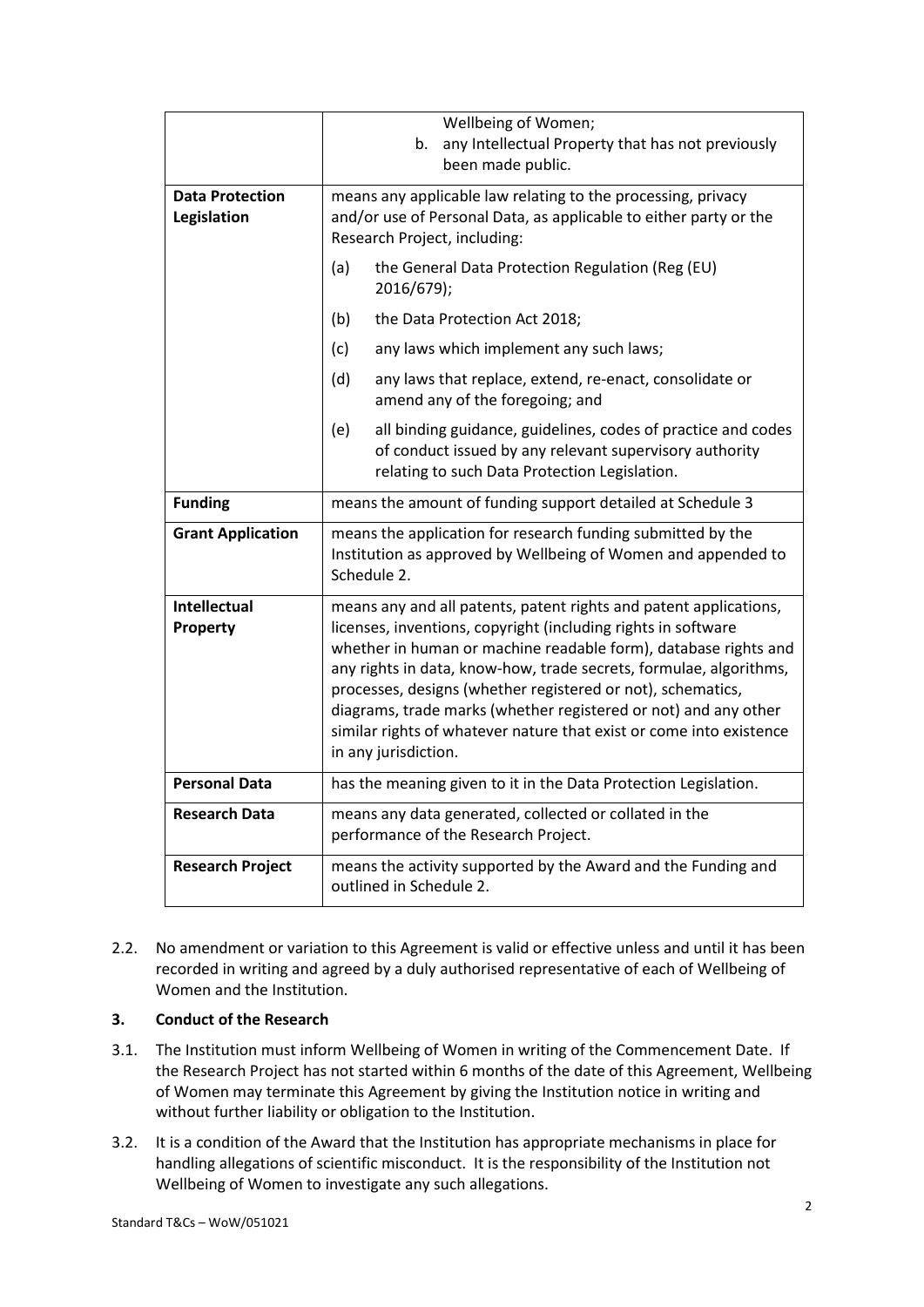- 3.3. The Institution shall ensure that:
	- a) The Funding is applied exclusively and appropriately in support of the Research Project and in accordance with the payment plan detailed in Schedule 3;
	- b) Sufficient resources are dedicated to support the Research Project;
	- c) All contractual requirements relating to the Research Project are met;
	- d) Researchers and staff performing the Research Project are appropriately qualified and supervised at all times.
- 3.4. The Institution must inform Wellbeing of Women without delay:
	- a) Of any change to the status of the Institution or the Award Holder which might affect their ability to perform the Research Project or to comply with this Agreement;
	- b) Of any significant alteration to the Research Project;
	- c) If the Award Holder leaves the Institution.

#### <span id="page-2-0"></span>**4. Research policies**

- 4.1. As a member of the AMRC, Wellbeing of Women will only fund research in institutions that have an appropriate Code of Practice in place as defined by the AMRC 'Guidelines on Good Research Practice'. The Institution warrants that it has and will continue to have such a Code of Practice in place during the period of the Research Project.
- 4.2. Wellbeing of Women endorses the general principles of:
	- a) The Medical Research Council's 'Guidelines for Management of Global Health Trials Involving Clinical or Public Health Interventions (2017) and 'Good research practice: Principles an guidelines (2012[\) http://www.mrc.ac.uk/news-events/publications/good](http://www.mrc.ac.uk/news-events/publications/good-research-practice-principles-and-guidelines/)[research-practice-principles-and-guidelines/](http://www.mrc.ac.uk/news-events/publications/good-research-practice-principles-and-guidelines/) and
	- b) The 'UK Framework for Health and Social Care Research' (2017) (as updated) [https://www.hra.nhs.uk/planning-and-improving-research/policies-standards](https://www.hra.nhs.uk/planning-and-improving-research/policies-standards-legislation/uk-policy-framework-health-social-care-research/)[legislation/uk-policy-framework-health-social-care-research/.](https://www.hra.nhs.uk/planning-and-improving-research/policies-standards-legislation/uk-policy-framework-health-social-care-research/)

Wellbeing of Women requires Institutions involved in health trials funded or supported by Wellbeing of Women to have due regard to these principles and guidelines.

- 4.3. The Institution agrees that the following points relating to the use of animals in research projects are conditions of the provision of Funding under this Agreement:
	- a) The Research Project must only use animals were there are no alternatives;
	- b) Where the Research Project involves the use of animals, the Institution shall, and shall ensure that the Award Holder and any other party performing the Research Project shall:
		- i. Use the simplest possible, or least sentient, species of animal to ensure that distress and suffering are avoided wherever possible and employ an appropriate design and use the minimum number of animals consistent with ensuring that the scientific objectives will be met (see the NC3Rs website for further information and guidance - [www.nc3rs.org.uk\)](http://www.nc3rs.org.uk/);
		- ii. Implement the principles in the cross-funder guidance Responsibility in the Use of Animals in Bioscience Research [\(www.nc3rs.org.uk/responsibility\)](http://www.nc3rs.org.uk/responsibility).
		- iii. Comply with the NC3Rs guidelines Primate Accommodation, Care and Use [\(www.nc3rs.org.uk/primatesguidelines\)](http://www.nc3rs.org.uk/primatesguidelines) if using non-human primates.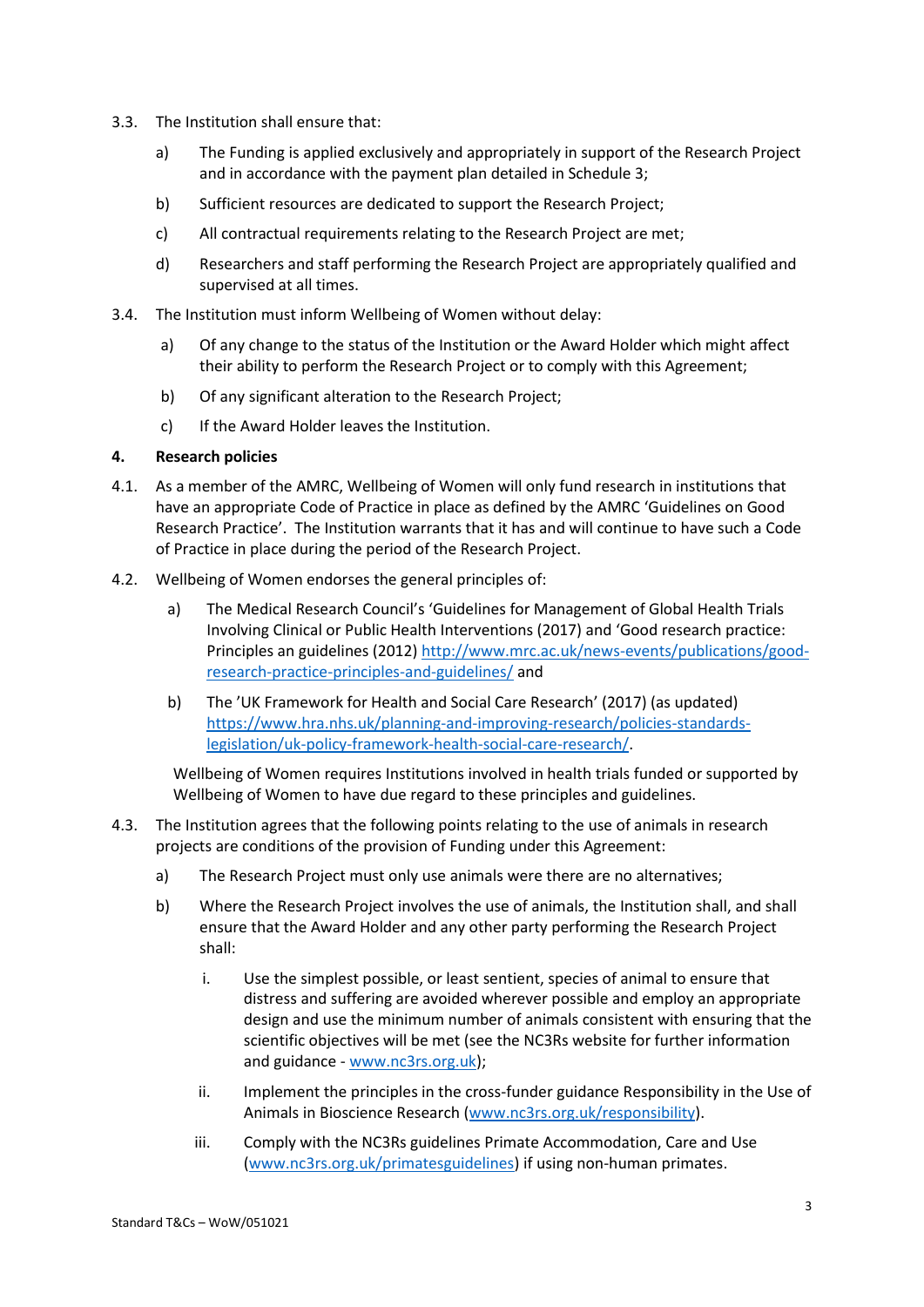- iv. Use the ARRIVE guidelines [\(www.nc3rs.org.uk/ARRIVE\)](http://www.nc3rs.org.uk/ARRIVE) when designing their experiments, and ensure that they report animal-based studies in accordance with the ARRIVE guidelines as far as possible, taking into account the specific editorial policies of the journal concerned;
- v. Have Home Office licences to cover all relevant institutions, researchers and research activity.
- 4.4. The Institution agrees to comply, and shall procure that the Award Holder complies, with the above principles and guidelines in respect of the Research Project.

### **5. Approvals and Licences**

- 5.1. The Institution must ensure that all necessary legal and regulatory requirements in order to conduct the Research Project are complied with and that all necessary licences and approvals are obtained before the Research Project commences.
- 5.2. No research involving human participants, their organs, tissue or data, may begin or continue until a recognised research sponsor has accepted responsibility for it. Wellbeing of Women will not take on the role of research sponsor and will not release funding to support such research without confirmation of the identity of the research sponsor from the Institution.
- 5.3. The Institution is responsible for ensuring that appropriate ethical committee approval has been obtained before the start of the Research Project. No Funding will be released until the appropriate ethical approval has been granted and a copy provided to Wellbeing of Women. For projects using investigational medicinal products a copy of the relevant MHRA approval must be received by Wellbeing of Women prior to the release of the Funding.
- 5.4. Documentary evidence of HFEA approval must be provided to Wellbeing of Women where the Research Project involves the use of human gametes or embryos.

#### <span id="page-3-0"></span>**6. Reporting and Use of Information**

- 6.1. The Award Holder must submit to Wellbeing of Women annual reports throughout the period of the Award on each anniversary of the Commencement Date for scrutiny by Wellbeing of Women. Wellbeing of Women reserves the right to request more frequent reports in certain cases and the Award Holder shall comply with such requests. If sufficient progress is not demonstrated in the annual reports, as assessed by Wellbeing of Women, then Wellbeing of Women may request a meeting with the Award Holder and the Award Holder shall comply with such requests.
- 6.2. Within three months of the end date of the Award, the Award Holder must submit a final report that will be subject to approval and acceptance by Wellbeing of Women.
- 6.3. Lay summaries written in terms suitable for non-medical readers should be included with both interim and final reports.
- 6.4. Continued funding of the Award will be subject to the approval of the relevant report by the Wellbeing of Women Research Advisory Committee.
- 6.5. The Award Holder is required to submit grant evaluation data to **[researchfish](https://www.researchfish.com/)**® annually, and for at least five years after the end of the Award, within the specified submission period. The Award Holder is advised to ensure that they do not disclose outcome data on researchfish® that is commercially sensitive, personal, that might be considered confidential, is defamatory or in breach of data protection regulations. The Award Holder should contact their Institution's research support offices or unit administrators for further guidance.
- 6.6. Failure to submit reports at the appropriate times (whether directly to Wellbeing of Women or through researchfish®) may result in the suspension of payments by Wellbeing of Women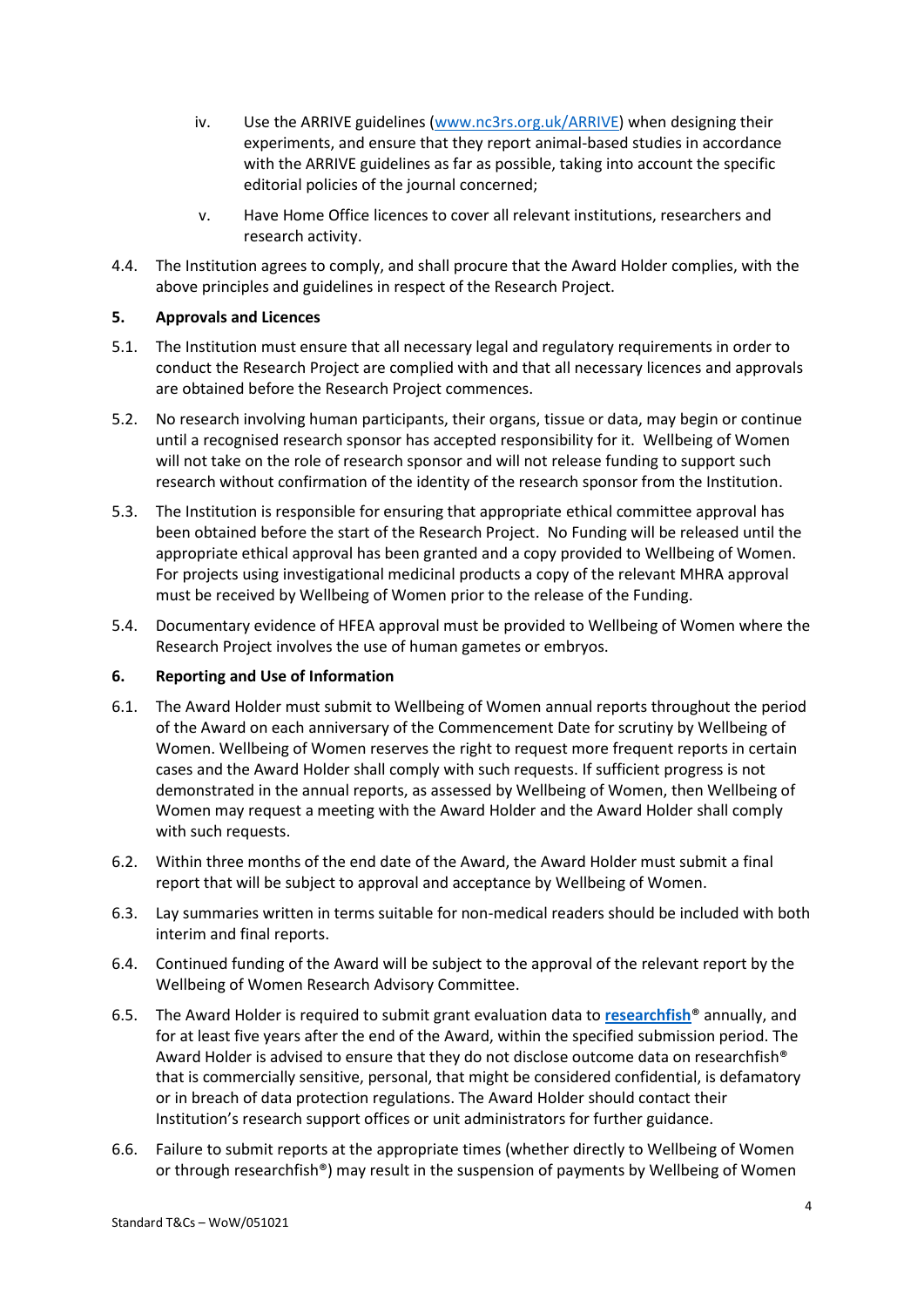and may also debar the Award Holder from applying for further Wellbeing of Women grants, either as a principal applicant or co-applicant.

- 6.7. If the Award Holder or the Institution designates any of the information submitted under sections 6.1 or 6.2 as confidential, Wellbeing of Women shall keep it confidential until the Award Holder or the Institution advises that it is no longer confidential or until it is in the public domain, whichever is earlier.
- 6.8. Selected information on awarded grants including the Award reference, Award Holder's name, Host Institution, Award title, lay summaries and scientific abstracts, duration and value of support will be placed in the public domain on Wellbeing of Women's website and/or used by Wellbeing of Women in publications, marketing, and other promotions. This selected information may also be shared with other Research Organisations (i.e. the National Cancer Research Institute (NCRI), UK Clinical Research Collaboration (UK CRC) and Dimensions), and Research Partners of Wellbeing of Women (i.e. the Royal College of Obstetricians and Gynaecologists (RCOG) and Royal College of Midwives (RCM)). The Institution and Award Holder should be aware of these data sharing arrangements and be prepared for certain details of the Award to be shared and made publicly available through these channels. Anything confidential or commercially sensitive should be highlighted so it can be removed before it is shared.
- 6.9. It is a requirement of membership of the **[Association of Medical Research Charities](http://www.amrc.org.uk/)** (AMRC) that Wellbeing of Women submits to it the following information on new grants: Award reference, Award Holder's name, Host Institution, Award title, Commencement Date and end dates, lay summaries and scientific abstracts, value of support, Award type (i.e. project grant, fellowship, etc), whether the Award involves the use of animals and if so what species. Wellbeing of Women also shares outcomes data with the AMRC through researchfish<sup>®</sup> for the purposes of sector-wide analyses (6.10 below)
- 6.10. The information the Award Holder submits to researchfish® may be published in the form of analyses and evaluations undertaken by Wellbeing of Women or the AMRC, in case studies and in narrative to demonstrate trends and key outcomes. Where identifiable information is used, Wellbeing of Women will ask the Award Holder to review the text before publication.

#### <span id="page-4-0"></span>**7. Publication**

- 7.1. The Institution shall ensure that Wellbeing of Women is given reasonable notice (and no less than 14 days' notice in advance) of the publication of research papers arising from the Research Project and provide a copy of the article to Wellbeing of Women when available and no less than 14 days in advance of publication.
- 7.2. Wellbeing of Women requires the publication and dissemination of the results of research supported by Wellbeing of Women. However, Wellbeing of Women requires that, before publication:
	- a) The proposed publication undergoes the Institution's normal procedures (including peer review) for ensuring the validity of the results and the suitability of the work for publication;
	- b) The Institution provides Wellbeing of Women with a copy of any publication or oral or poster presentation in advance so that, if appropriate in order to permit steps to be taken to protect Intellectual Property Rights, Wellbeing of Women may require the alteration or delay of publication or presentation for a reasonable period, not exceeding three months. Where material is to be submitted for publication by a peer reviewed journal or equivalent, the Institution shall provide Wellbeing of Women with a copy of the material before submission.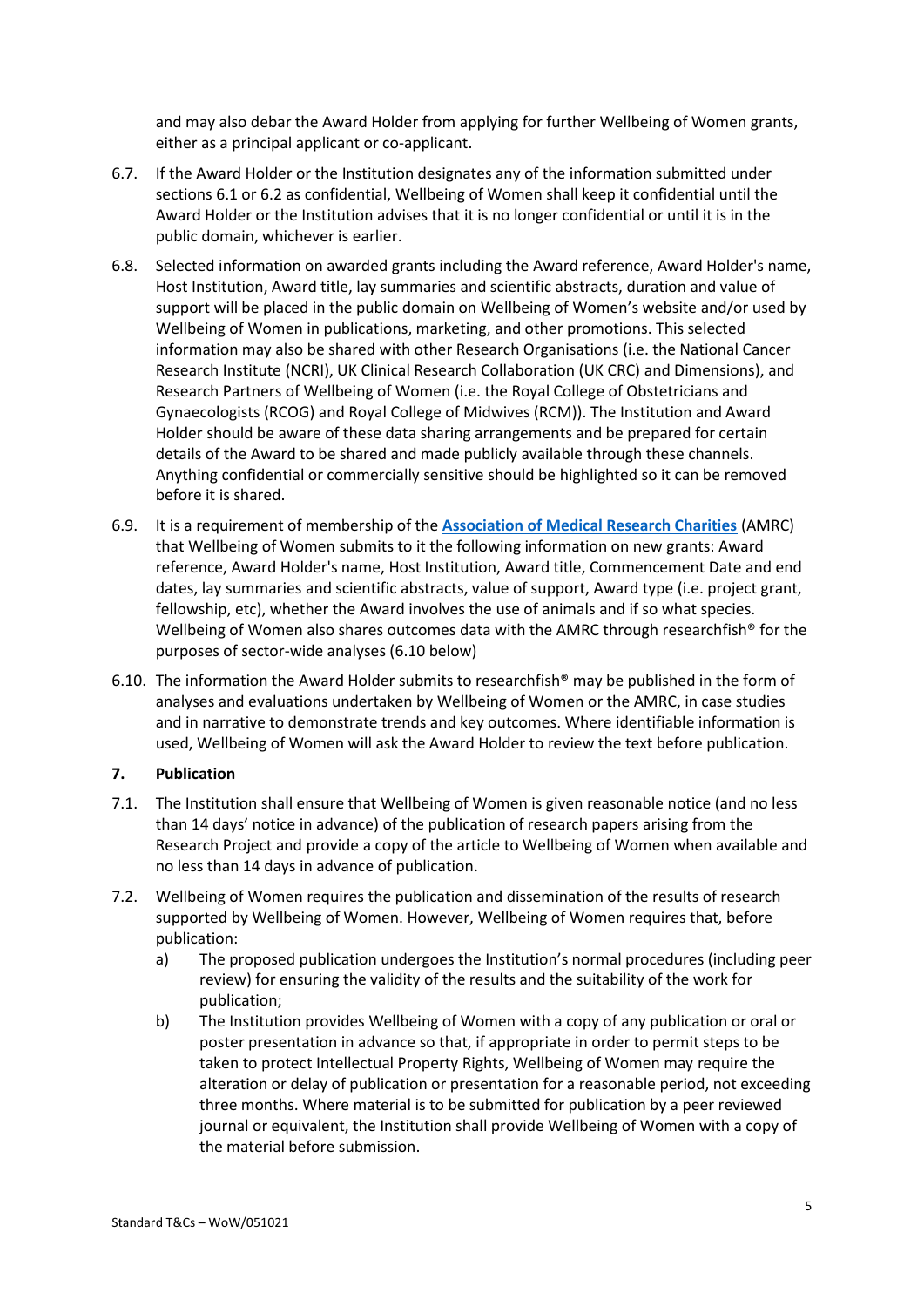7.3. The Institution shall ensure that Wellbeing of Women's support is appropriately acknowledged in all publications with a statement in the following form or as agreed in advance:

'This work was supported by Wellbeing of Women (Award Ref \*\*\*)'.

7.4. The obligations of this clause [7](#page-4-0) shall remain in force and effective after the completion of the Research Project or the earlier termination of this Agreement.

### **8. Publicity**

- 8.1. The Institution and Award Holder shall, within 14 days of the date of this Agreement complete a fundraising questionnaire in order to provide greater detail about themselves and the Research Project to aid Wellbeing of Women's fundraising and publicity. As part of this, the Award Holder may be put in touch with their nearest Wellbeing of Women branch.
- 8.2. Wellbeing of Women's name, logo or other branding must not be used without Wellbeing of Women's prior written permission.
- 8.3. The Institution shall give, and shall ensure that the Award Holder gives, Wellbeing of Women reasonable notice (and not less than 7 days' notice) of any press releases and/or planned media activity related to the Research Project and/or this Agreement.
- 8.4. Award Holders are required to assist Wellbeing of Women with publicity pertaining to the Research Project and to respond to reasonable requests for assistance in a timely manner.
- 8.5. Award Holders are required to provide reasonable assistance to Wellbeing of Women in its fundraising efforts and charitable aims (for example: by hosting visits from potential funders at labs; by attending and/or speaking at events or meetings; and by helping to source and draft case studies).

#### **9. Financial**

- 9.1. Payments will only be made to the Institution and not to the Award Holder.
- 9.2. No payments will be made until the Institution and the Award Holder have:
	- a) Signed and returned this Agreement and Wellbeing of Women's Funding Questionnaire;
	- b) Obtained any necessary HFEA, Research Ethics Committee or other approvals; and
	- c) Notified Wellbeing of Women of the Commencement Date.
- 9.3. Wellbeing of Women will make payments to the Institution in line with the details set out in Schedule 3 and within 90 days from receipt of an appropriate invoice (accompanied by reasonable supporting documentation) relating to costs approved by Wellbeing of Women and actually incurred in the Research Project.
- 9.4. Payment of the Funding is guaranteed for the first year of the Research Project. Subsequent payments are conditional on:
	- a) Receipt, review and approval by Wellbeing of Women of reports required under clause [6.](#page-3-0)
- 9.5. Wellbeing of Women is not obliged to pay any amount in excess of the Funding. Any request for additional support must be made in the form of a separate application which will be subject to peer-review and open competition as normal.
- 9.6. The Funding is provided for a fixed period. Any surplus funds will remain with Wellbeing of Women. The Institution will report to Wellbeing of Women any amount of Funding that is not used or needed. The Institution will return these funds to Wellbeing of Women on request.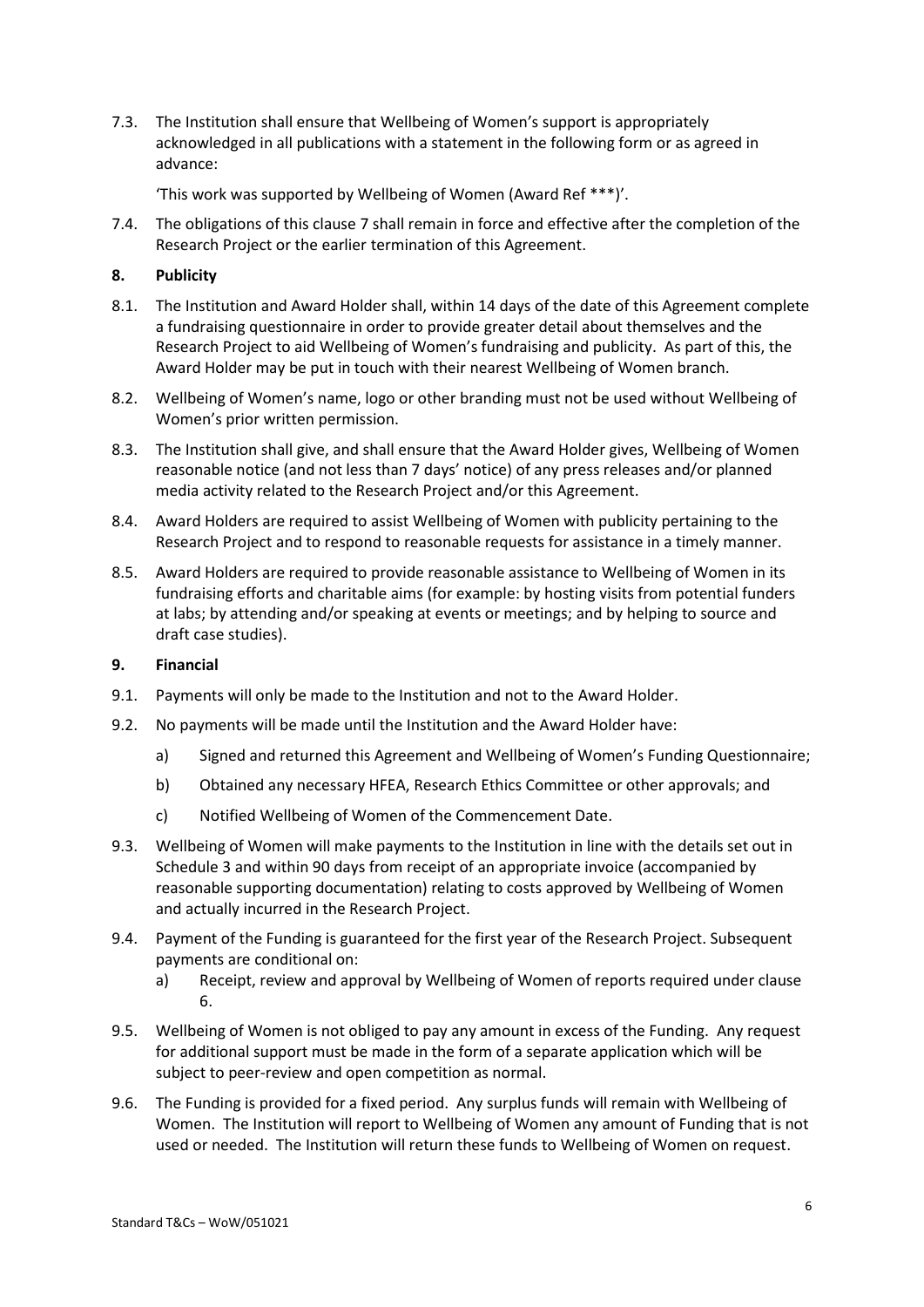- 9.7. Invoices must be submitted without delay on a quarterly in arrears basis, unless otherwise agreed, giving:
	- a) Wellbeing of Women reference number;
	- b) Name of the Institution and Award Holder;
	- c) Full particulars of all salary payments;
	- d) Full details of consumables and other expenses and costs incurred.
- 9.8. A final claim must be submitted within 6 months of the end of the Research Project.
- 9.9. Payment of the final claim is dependent upon receipt of a final report from the Institution and approval of the final report by Wellbeing of Women.
- 9.10. Wellbeing of Women maintains the right to retain up to 10% of the total budget until the Award Holder has returned a completed final report.
- 9.11. In the case of Entry-Level Research Scholarships only, payment of the full Funding amount will be made within 90 days from the date of the relevant invoice.
- 9.12. Wellbeing of Women does not support indirect costs and those cannot be claimed against the Funding. Wellbeing of Women will only support costs that are directly associated with the cost of the Research Project.
- 9.13. Wellbeing of Women is receptive to the need to vire funds between different budget categories, but permission must be obtained in advance.
- 9.14. Wellbeing of Women may, at its discretion, suspend payments, in whole or in part:
	- a) In accordance with clause 6.6;
	- b) If Wellbeing of Women has reasonable grounds to believe that the Institution or the Award Holder:
		- i. Has committed substantial errors, irregularities or fraud; or
		- ii. Is in breach of any of its obligations under this Agreement; or
		- iii. Has taken any steps or done anything that have or may detrimentally affect the reputation or standing of Wellbeing of Women.

#### **10. Audit**

- 10.1. All expenditure relating to the Research Project and the use of the Funding must be covered by the Institution's own audit arrangements.
- 10.2. At Wellbeing of Women's request, the Institution will allow Wellbeing of Women's auditors or representatives to have access to records in order to confirm that the Award has been used exclusively to support the Research Project and in accordance with the terms of this Agreement.
- 10.3. Wellbeing of Women, or its nominated representatives, may, during business hours, visit any premises where the Research Project is conducted to inspect the facilities and to discuss progress of the Research Project.

#### <span id="page-6-0"></span>**11. Confidential Information**

- 11.1. Each Party agrees that:
	- a) It may use the other Party's Confidential Information only in the exercise of its rights and performance of its obligations under this Agreement; and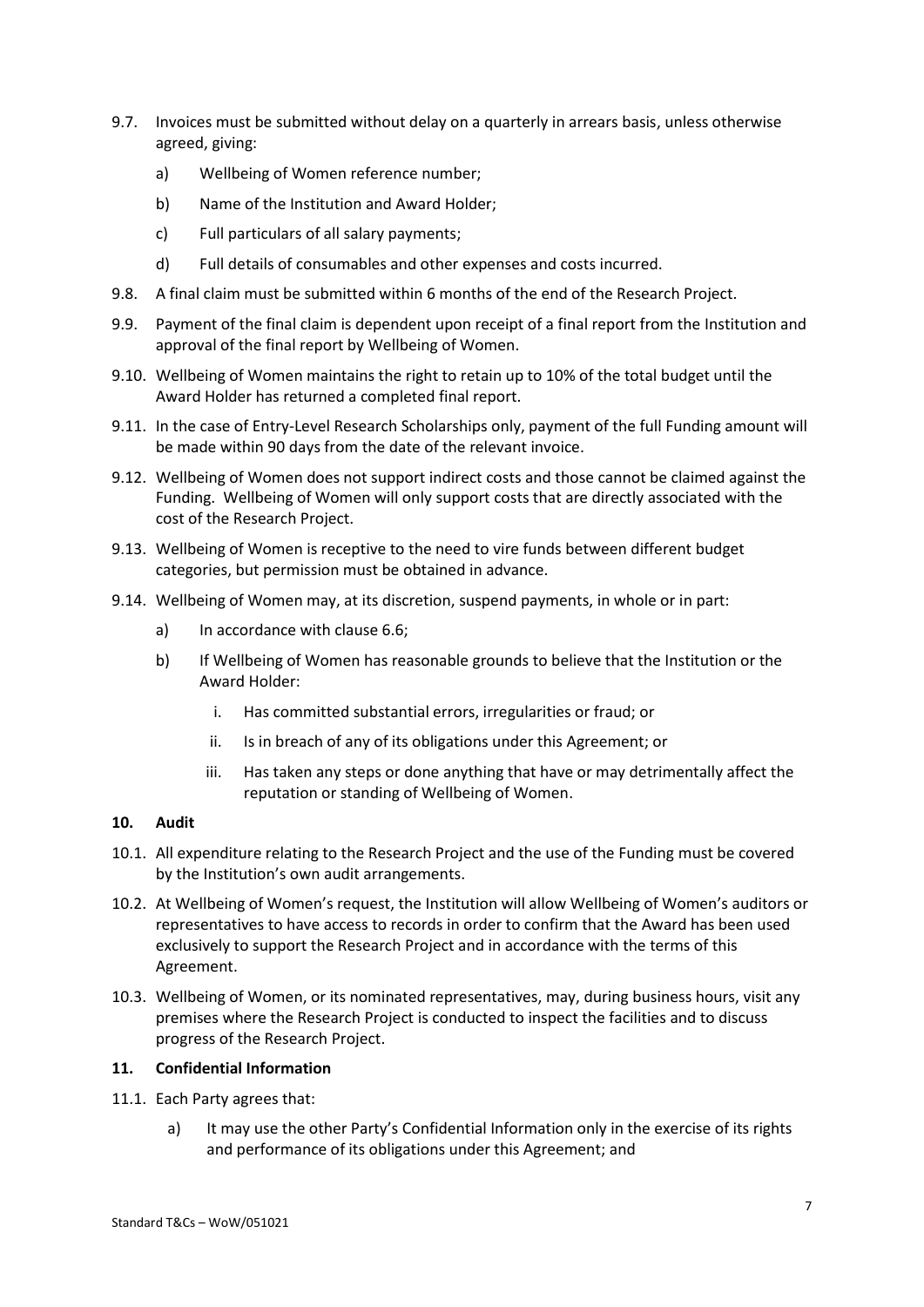- b) It shall not disclose the other Party's Confidential Information except in accordance with this clause [11.](#page-6-0)
- 11.2. Each Party may disclose the other Party's Confidential Information to those of its employees, officers, advisers, agents or representatives who have a reasonable need to know it in order to exercise rights or perform obligations under this Agreement provided that the disclosing Party shall ensure that each of its employees, officers, advisers, agents or representatives to whom Confidential Information is disclosed is first made aware of its confidential nature and is under a contractual obligation of confidentiality equivalent to this clause [11.](#page-6-0)
- 11.3. The obligations of confidentiality set out in this Agreement shall not apply to any Confidential Information which:
	- a) Was known to the receiving Party before it was imparted by the disclosing Party (as evidenced by the receiving Party's written records); or
	- b) Is or becomes publicly known, through no fault of the receiving Party; or
	- c) Is received by the receiving Party without restriction on disclosure or use from a third party lawfully entitled to make the disclosure without such restrictions;
	- d) Either Party is required to disclose by law, court order or any other authority of competent jurisdiction.
- 11.4. For the avoidance of doubt, the Institution is reminded that donor's details form part of the Confidential Information. The Institution shall not, and shall ensure that its employees, officers, advisers, agents or representatives shall not, contact the donors directly without the prior written consent of Wellbeing of Women.

## **12. Intellectual Property and exploitation**

- 12.1. As a charity Wellbeing of Women is committed to improving the health of women and is obliged to ensure that results of research that it funds (whether in whole or in part) are applied for the public good. In some circumstances, this obligation may be best achieved through the protection of Intellectual Property and commercial exploitation.
- 12.2. Notification and Monitoring
	- a) The Institution shall notify Wellbeing of Women promptly in writing of the results of the Research Project and of any Arising IP and take reasonable steps to ensure that such Arising IP is protected and not published or otherwise disclosed publicly prior to protection (whilst at the same time ensuring that potential delays in publication are minimised).
- 12.3. Ownership and use: Arising IP
	- a) The Institution shall ensure that all those in receipt of the Funding and/or performing the Research Project (including employees, students, visiting staff and subcontractors) are employed or retained on terms that vest the Arising IP in the Institution.
	- b) The Institution hereby grants (or will grant as appropriate) Wellbeing of Women a nonexclusive, sub-licensable, royalty free licence to use the Arising IP for the performance of the Research Project and any other non-commercial research purposes.
- 12.4. Ownership and use: Background IP
	- a) Nothing in this Agreement does or is intended to transfer ownership of any Background IP.
	- b) The Institution grants Wellbeing of Women a non-exclusive, transferable, sub-licensable and royalty free licence to use the Background IP to the extent necessary to use the Arising IP provided that if Wellbeing of Women uses the Background IP in the course of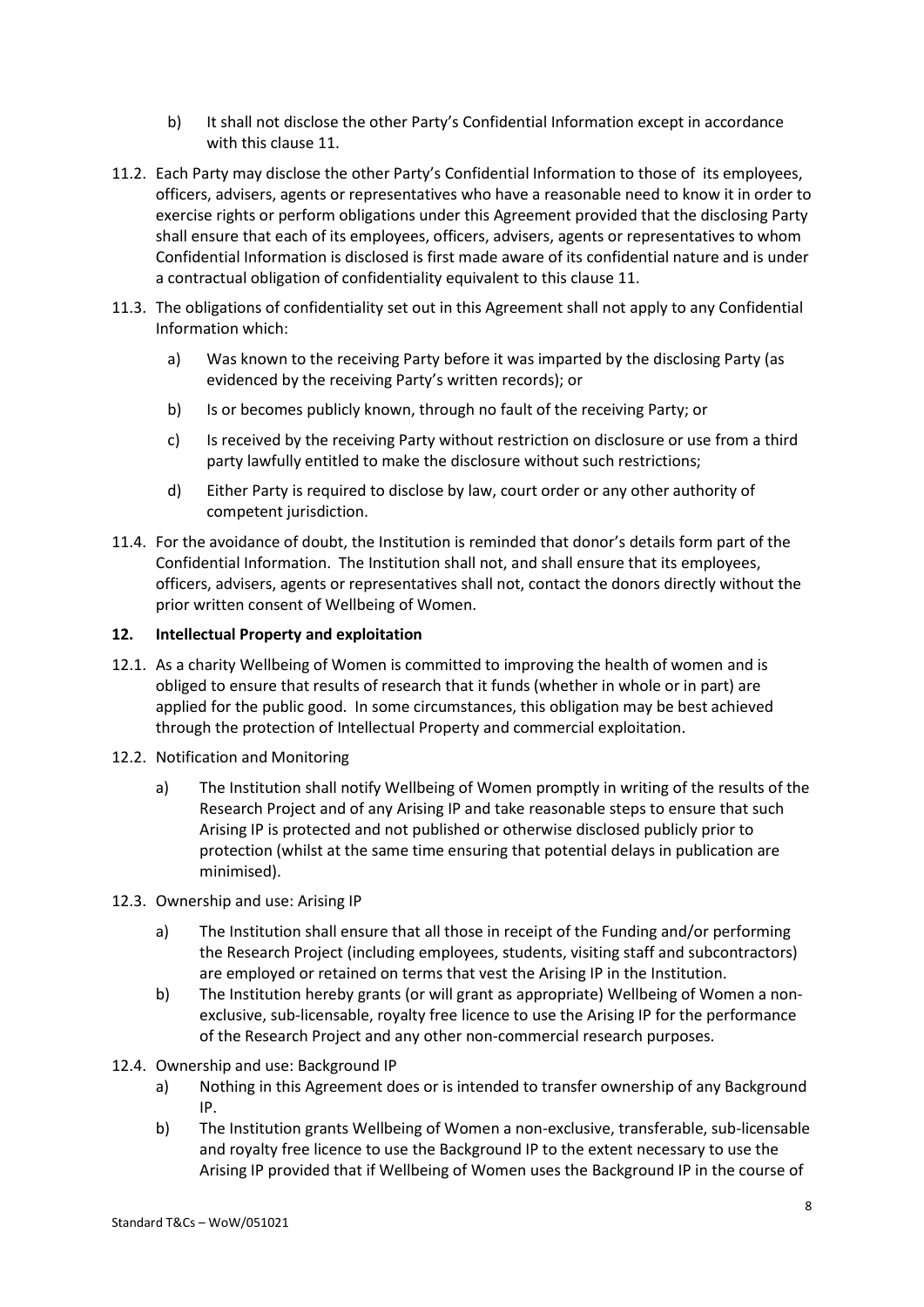making any commercial use of the Arising IP, Wellbeing of Women shall pay the Institution a reasonable share of any revenue received by Wellbeing of Women that results directly from the commercial use of the Arising IP.

#### 12.5. Management

- a) Wellbeing of Women requires the Institution to have adequate procedures in place for the identification, protection, management and exploitation of Arising IP.
- <span id="page-8-0"></span>b) If the Institution:
	- i. Decides not to protect, manage, exploit any Arising IP; or
	- ii. Is in the reasonable opinion of Wellbeing of Women failing to adequately protect, manage or exploit the Arising IP

Wellbeing of Women may but is not obliged to either: direct the Institution to take immediate steps to protect the Arising IP at the Institution's expense; or, assume responsibility for protecting, managing or exploiting such Arising IP.

- c) If Wellbeing of Women exercises its rights under clause [b\)](#page-8-0) above, it will notify the Institution in writing and the Institution shall promptly take such steps as are reasonably required by Wellbeing of Women in order to support Wellbeing of Women including assigning the Arising IP to Wellbeing of Women or its nominee free of charge and licensing any Background IP necessary for the use of the Arising IP to Wellbeing of Women on reasonable terms.
- 12.6. Exploitation: consent and revenue share
	- a) The Institution shall obtain Wellbeing of Women's consent before commercially exploiting the results of the Research Project and/or the Arising IP. Consent will not be unreasonably withheld or delayed unless Wellbeing of Women considers that the proposed commercial exploitation would run counter to its interests and charitable objectives. In the event that Wellbeing of Women does not respond to the Institution's request within thirty days of receipt, the Institution may proceed with such commercial exploitation.
	- b) The Institution is not required to seek Wellbeing of Women's consent before assigning the Arising IP to a technology transfer company retained by the Institution.
	- c) As a condition of granting consent, Wellbeing of Women may require the Institution to accept Wellbeing of Women's revenue and equity sharing terms. Unless agreed otherwise, any revenue or equity received by or on behalf of the Institution as a result of the commercialisation of the Arising IP will be shared (after deducting Agreed Costs) between the Institution and Wellbeing of Women on a 50/50 basis.
	- d) Where Wellbeing of Women is not the sole funder in respect of the Research Project, it is the responsibility of the Institution to identify the respective inventive contribution and funding contributions and to submit a reasonable and proportionate revenue sharing arrangement to Wellbeing of Women for approval (such approval not to be unreasonably withheld or delayed).
	- e) The Institution shall reward inventors and contributors to any Arising IP from the revenue share allocated to the Institution and according to its own policies and practice.
- 12.7. Exploitation: no conflict
	- a) The Institution and Award Holder shall inform Wellbeing of Women of any pre-existing arrangements of which they are aware and which may conflict with the terms of this Agreement.
	- b) The Institution shall ensure that: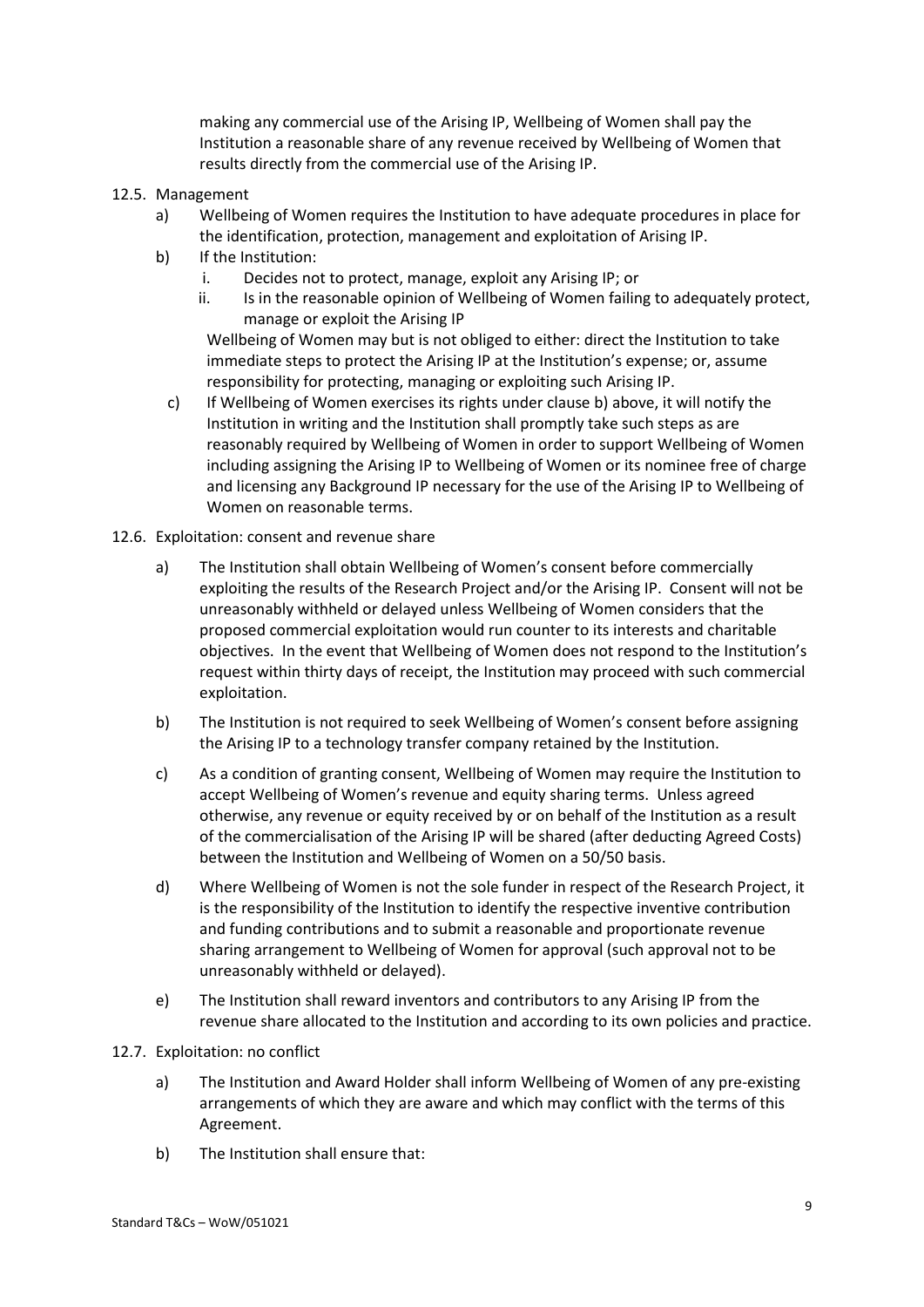- i. No other arrangements that may conflict with the terms of this Agreement are entered into without the prior written agreement of Wellbeing of Women;
- ii. No materials or compounds are used in the Research Project on terms that would restrict the use or publication of the results of the Research Project and/or the Arising IP;
- iii. No 'reach through rights' are granted in respect of the results of the Research Project and/or the Arising IP.

#### 12.8. Patent registration policy

a) The Institution shall take due consideration of Wellbeing of Women's attitude to the inappropriate use of patents which it considers detrimental to scientific endeavour or to advances in healthcare. Wellbeing of Women believes that basic DNA sequence of humans and other organisms should be placed in the public domain as soon as is practical, without any fees, patents, licences or limitations on use, giving free and equal access to all. However, Wellbeing of Women is supportive of patents covering genes and their products if there is sufficient information to indicate that the DNA sequences in question can be used to develop healthcare benefits. In line with EU law, Wellbeing of Women does not support, and may challenge, the patenting of raw DNA sequences in the absence of such information.

#### **13. Data use**

- 13.1. Wellbeing of Women reserves the right to have access to and to use the Research Data for any purpose.
- 13.2. This right does not entitle Wellbeing of Women to have access to any Personal Data and the Institution shall ensure that the Research Data made available to Wellbeing of Women has been appropriately anonymised.

# <span id="page-9-0"></span>**14. Data Protection**

- 14.1. The Institution undertakes to Wellbeing of Women that, in relation to its performance of this Agreement and/or as required for the proper and lawful operation of this Agreement, it will comply with all applicable laws, regulations, orders and binding codes of practice from time to time in force relating to the processing of Personal Data.
- 14.2. In accordance with clause 13, the Institution shall not send any Personal Data to Wellbeing of Women other than the Personal Data of Award Holder and other Research Personnel required for the administration and management of the Award.
- 14.3. The Institution shall defend, fully indemnify and keep indemnified and shall hold harmless Wellbeing of Women, its officers, employees and agents from and against any and all liabilities, losses, costs, charges and expenses incurred (either directly or indirectly) as a result of any claims, demands, actions and proceedings made or brought against Wellbeing of Women by any third party in respect of any loss or distress suffered by the loss or unauthorised use or disclosure of Personal Data by the Institution, the Award Holder, or any collaborator, sub-contractor, employee, student, agent or other person within its control in respect of this Agreement.

#### **15. Employer Responsibilities**

- 15.1. Where the Award supports the employment of staff, Wellbeing of Women does not act as an employer and:
	- a) It is the responsibility of the Institution to issue contracts of employment in accordance with current legislation;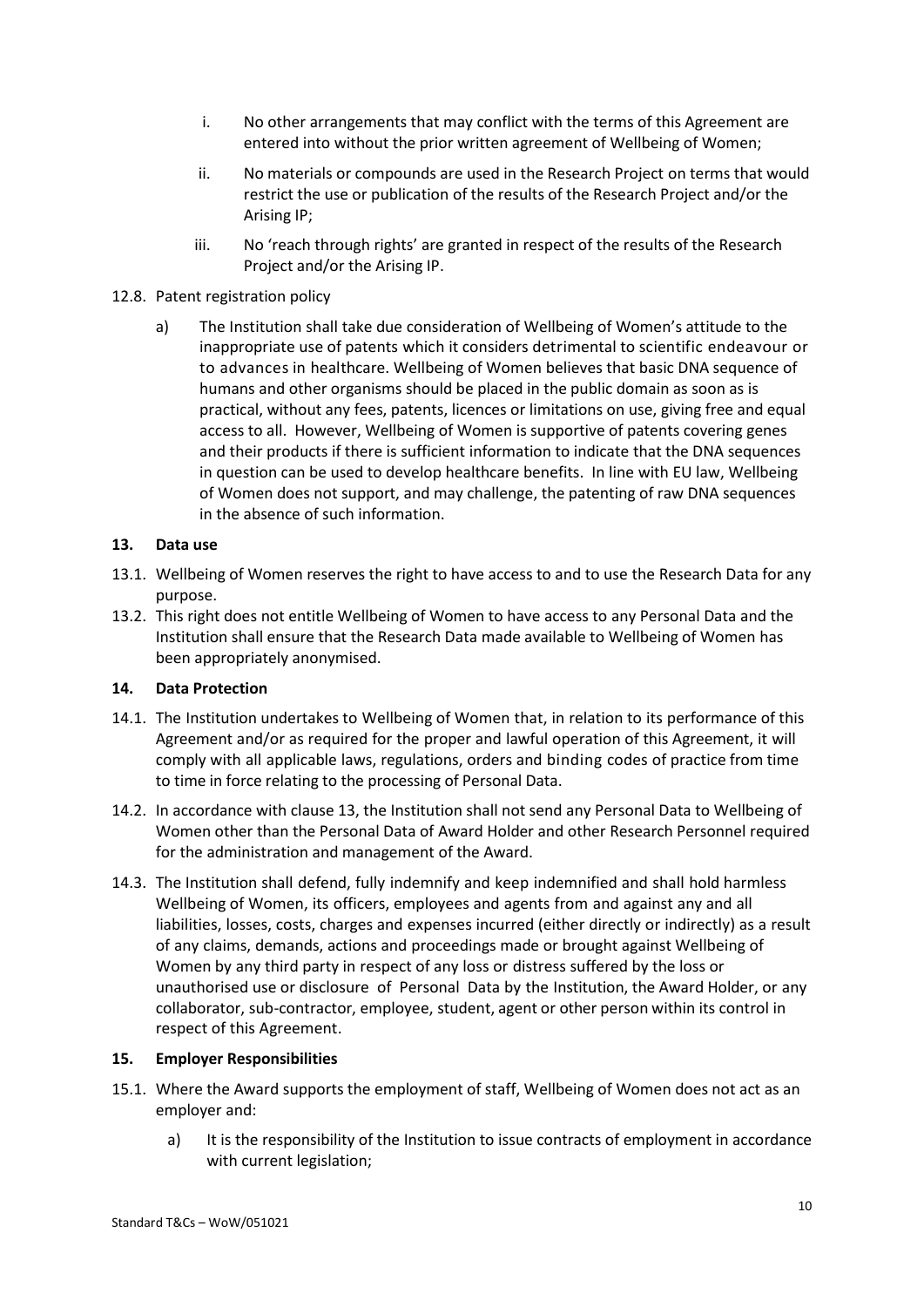- b) The Institution is solely responsible for and will indemnify Wellbeing of Women against all costs, damages, fees, taxes and expenses incurred by or in respect of all employees, staff, contractors, student or others engaged in performing the Research Project including (but not limited to) in respect of any claims made by staff in respect of their employment.
- 15.2. The costs of maternity leave, paternity leave or sick leave will not be covered by Wellbeing of Women. It is the Institution's responsibility to notify Wellbeing of Women as soon as it is aware that staff will be unavailable to work on the Research Project. Wellbeing of Women may, in its discretion, agree to temporarily suspend or to extend the Award or agree that other staff may progress the Research Project.

## **16. Equipment**

- 16.1. Any equipment purchased using the Funding may be retained by the Institution on completion of the Research Project and approval of the final report. The Institution is responsible for installing, maintaining, repairing and insuring such equipment at its own cost.
- 16.2. Equipment funded by Wellbeing of Women:
	- a) Should display a label or plaque indicating that it is funded by Wellbeing of Women;
	- b) Is intended to support the performance of the Research Project. It may only be used for ancillary purposes, commercial or otherwise, with the prior written consent of Wellbeing of Women.
- 16.3. If the Award is transferred to another institution, the Institution shall transfer any equipment purchased with the Funding to that institution at no cost to Wellbeing of Women.
- 16.4. Wellbeing of Women is not liable for any loss or damage to, or caused by the use or misuse of, equipment purchased with the Funding.

#### **17. Limitation of Liability**

- 17.1. Wellbeing of Women is not obliged to make any payment to the Institution in excess of the Funding.
- 17.2. Wellbeing of Women is not responsible for any loss, damage, cost or expense and the Institution shall indemnify Wellbeing of Women against any loss, damage, cost or expense:
	- a) Incurred by or caused by the Institution or the Award Holder or any other person involved in the performance of the Research Project; or
	- b) Resulting from the exploitation of any Arising IP or otherwise as a consequence of implementing this Agreement; or
	- c) Resulting from any claim of infringement of any intellectual property rights owned or controlled by a third party;
	- d) Resulting from any failure to comply with any of clauses [10,](#page-9-0) 12 or 14.
- 17.3. The Institution shall ensure that it has adequate and sufficient insurance in place and shall, at the request of Wellbeing of Women, provide evidence of payment of premiums.

#### **18. Termination**

- 18.1. Wellbeing of Women may terminate this Agreement on giving the Institution reasonable notice in writing.
- 18.2. If the Institution or Award Holder has failed to comply with the terms of this Agreement in any material respect, Wellbeing of Women may terminate this Agreement with immediate effect on giving notice to the Institution in writing.